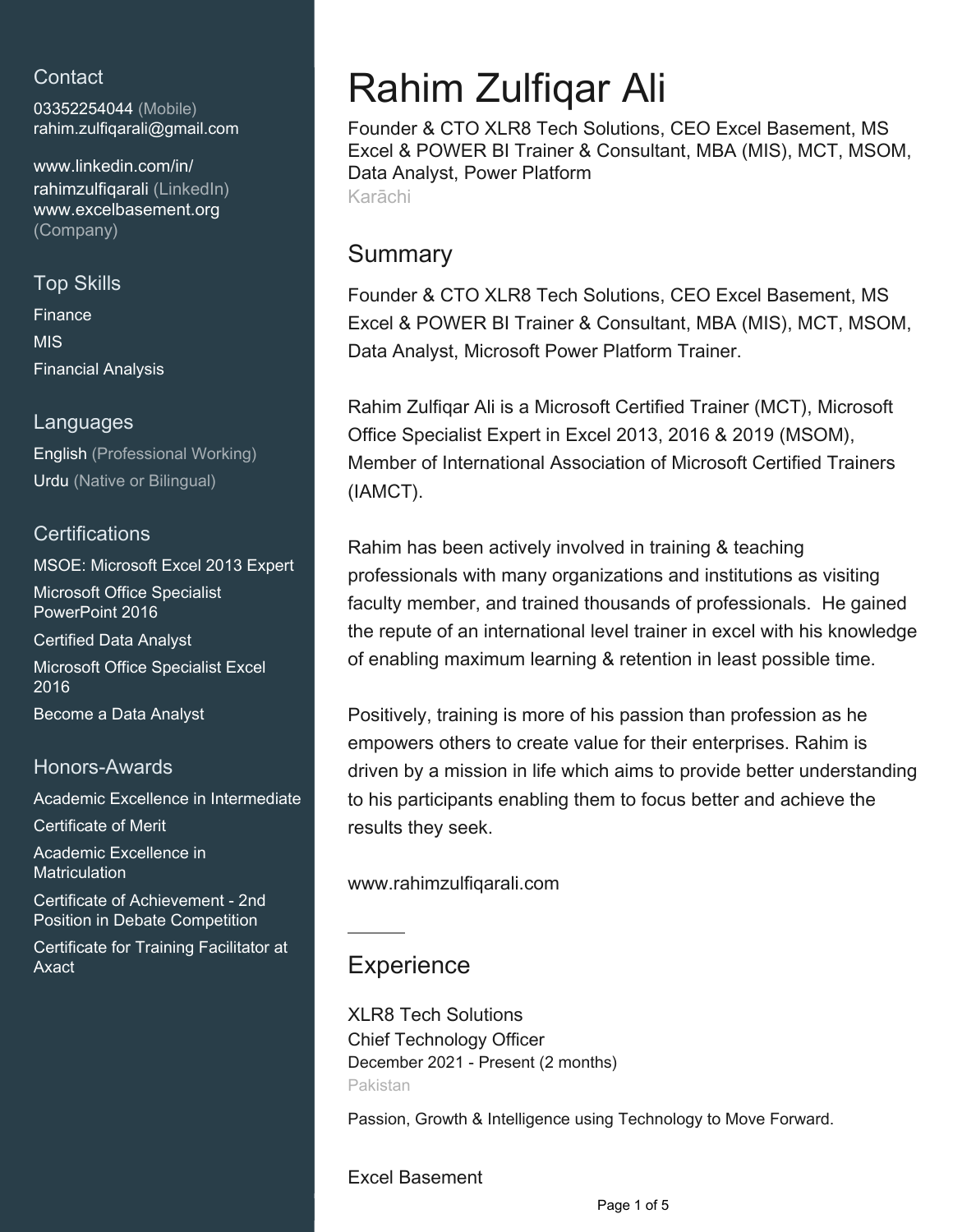10 years 7 months

Founder & Chief Executive Officer July 2011 - Present (10 years 7 months) Karachi, Pakistan

We provide services in form of Training, Consultancy, Solutions, Coaching & Developing Add-ins on Microsoft Office Products, Business Intelligence (POWER BI & Tableau) & Artificial Intelligence Products.

We are creating DATA-DRIVEN culture by providing solutions to various industries on their business problems.

Website: www.excelbasement.org

Chief Executive Officer June 2019 - December 2021 (2 years 7 months) Karachi, Pakistan

Served as CEO of Excel Basement (Private) Limited formed on 27th June 2019 and closed the status of (Private) Limited in December 2021. Excel Basement is now associated with XLR8 Tech Solutions.

Institute of Business Management Visiting Faculty Member January 2019 - September 2019 (9 months) Karachi, Pakistan

Visiting Faculty Member - Microsoft Excel & Power BI Trainer - EMEC-IoBM

#### DHL

Microsoft Excel Coach & Business Intelligence Reporting Consultant February 2018 - September 2019 (1 year 8 months) Karachi, Pakistan

To provide Training, Coaching & Mentoring on Microsoft Excel Specialized Courses and Business Intelligence Reporting Consultancy & Implementation.

Institute of Business Administration, Karachi Visiting Faculty Member April 2014 - November 2016 (2 years 8 months) City Campus, Karachi

Visiting Faculty @ IBA City Campus for conducting Executive sessions on Advanced Excel, Dashboard Reporting & PowerPivot. Department "Skills Development Program" (SDP) Centre for Executive Education. (CEE)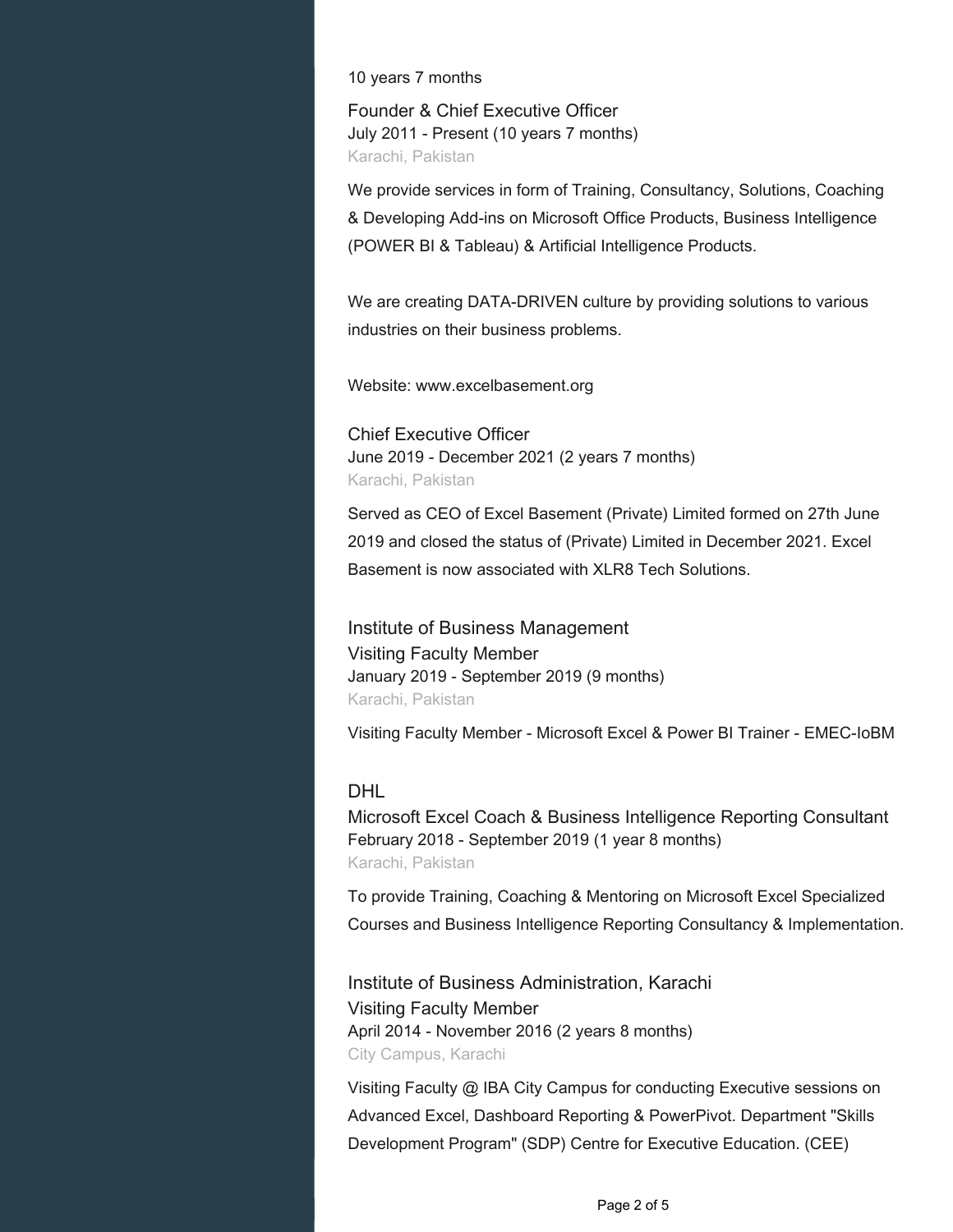Professional Development Section (PDS) Trainer (Microsoft Office) November 2011 - November 2016 (5 years 1 month) Karachi, Pakistan

Trainer with 5 Professional Development Sections (PDS)

1. Darkhana PDS Conducted courses on Microsoft Excel & Basic Computer Skills for Parents in 2011 & 2012.

2. Rehmani Garden PDS (Formerly IPD) "Acting Incharge and IT Trainer" Conducted courses on Microsoft Excel & Basic Computer Skills for Parents in 2012.

3. Evershine Library & Reading Room (ELRR)

Conducted various courses on Microsoft Excel in 2013.

- Financial Modeling in Excel
- Dashboard Reporting in Excel
- Advanced Excel Formula Crash Course (4 Batches)
- MS Office Compendium

4. Career Development Society - Salimabad (2015 / 2016)

5. LEB Platinum Library & Reading Room PLRR - Microsoft Advanced Excel Course in March 2016

United Bank Limited 5 years 4 months

Business Analyst June 2014 - August 2014 (3 months) Mai Kolachi - Karachi Pakistan

Following is the list of Job Responsibilities:

1. Monthly Performance Review of Contact Center Financials and Prepare Presentation for Senior Executives.

2. Preparation of Outbound Call Summary on daily basis.

3. Assist in technical issues related to Microsoft Excel to the employees of Contact Center.

4. Analyze Financial Models of various initiatives by Contact Center.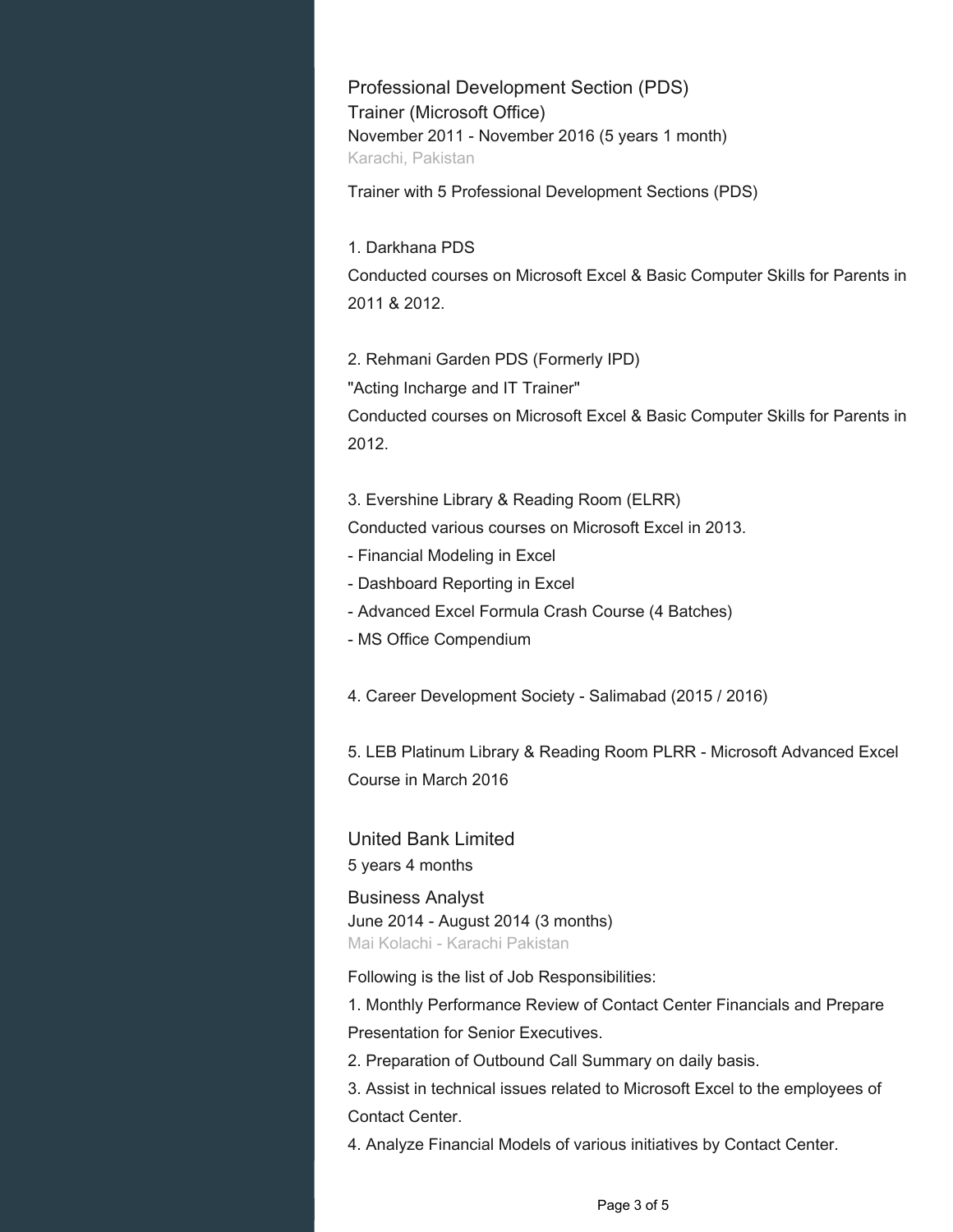### Finance Officer

May 2009 - June 2014 (5 years 2 months)

UBL Head Office - Karachi, Pakistan

- Analysis of Weekly Deposits and Advances position on Bank Level.
- Designs and implements monthly management analysis reports (MIS).
- Runs monthly financial/operational reports.

• Tracks Profit & Loss & Balance Sheet against strategic goals, forecast and budget.

• Analyzing the actual expenses vs. budgeted expenses and identifying the reasons for variances.

• Reconciliation of MPR for the correct parking of income and expenses.

• Prepare various MIS for internal and external stakeholders to report business performance metrics.

• Various reporting: Headcount, Revenues, Operating Costs, ad hoc and regional reporting. Budgets and Forecasting.

• Responsible for annual budgeting process and overseeing actual utilization.

• Co-ordinates the annual budget process resulting in both corporate format budget and individual cost centers internally.

- Financial modeling and scenario analysis as required
- Ad hoc reporting as required
- Implement standardization across bank level in financial good practices.

• Preparation of Bank's product profitability reports for submission in Monthly Performance Reports. (Automation, Net Banking,

UBL Wallet, UBL WIZ Prepaid Visa Debit Card, Click and Remit, Cash Management, Hamrah, Tezraftaar & Home Remittances).

• Preparation of Initial Financial results of various businesses and products wise of Monthly Performance Report for subsequent

posting on Finance Web Portal.

• Reporting for reimbursement and monitoring of Global Depositary Receipts (GDR), Payment of Invoices for Investor Relations

clients (London Stock Exchange).

Aga Khan Grants and Review Board, Pakistan Management Audit Internee - Voluntary Service May 2011 - March 2012 (11 months) Karachi, Pakistan

#### Management Audit